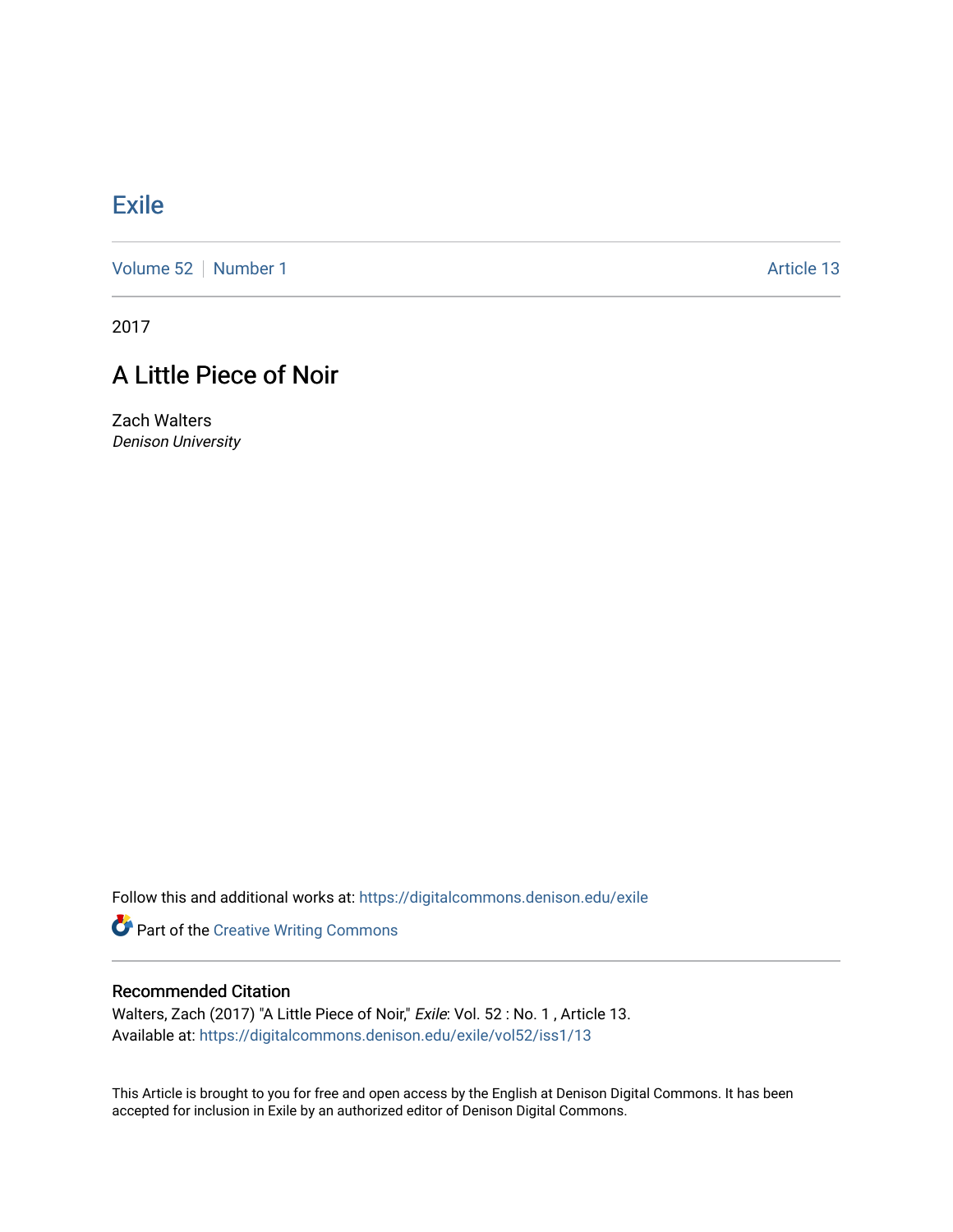## **A Little Slice of Noir**

I'm flying down the road so fast you'd think I was a goddamn comet. Somehow I've lost my way and ended up going south on Denman, a frigid ball of ice moving so fast I vaporize the water droplets that're falling around me. You can call me Rick, but you should keep that ice in mind: it'll give you a good idea of what to expect out of me.

A lot of people will tell you that I'm a hard man to get along with and I guess they're right. I've never really felt comfortable getting close to other people (my ex-wife can attest to that), but I figure that I'm just doing what needs to be done. The way I see it, it's not good for someone in my line of work to get too close to anyone; it just ends in a lot of trouble for everyone else and one of those headaches that floor me for about two days. I spend my days and nights working behind a shield so that everyone else can pretend that the city they live in is a safe place for their kids to grow up. But I've seen the ugly truth: any place grotesque enough to spawn the kinds of things that I've witnessed is officially in need of saving from itself.

If that last line sounds more poetic than the rest of what I have to tell you, you shouldn't get the wrong impression. I came up with that one during a long and boring shift and I've been practicing it ever since. I made the mistake of telling it to my partner once. He just shook his head and told me that that attitude would get me killed eventually. I laughed it off and told him that I didn't really mean it, but sometimes **J** wonder if he's right.

This sobering thought snaps me back into the present, and I have to swerve at the last minute to avoid some kid on a bike. Normally I'm pretty fair behind the wheel, but the slick pavement refuses me purchase. I spin across the road in a figure eight pattern, just like a figure skater, one that weighs two thousand pounds, has four feet, and who's still trying to master the basics of staying upright. My right wheels slam into the opposite curb with a thump, and the car and I both sigh in relief when we realize that the carousel has stopped. My exhalation ceases after a few seconds, but the car's continues: a busted tire

I check the glove compartment in the futile hope that there's a forgotten patch in there, buried under old napkins and outdated maps. I mutter my displeasure once I realize that I'll have to brave the downpour to actually change the tire.

Just as I pop my trunk and get ready to make a dash for the jack and the spare, my senses are assaulted by the heavens. Accompanying a peal of thunder like an artillery barrage is a single bolt of

31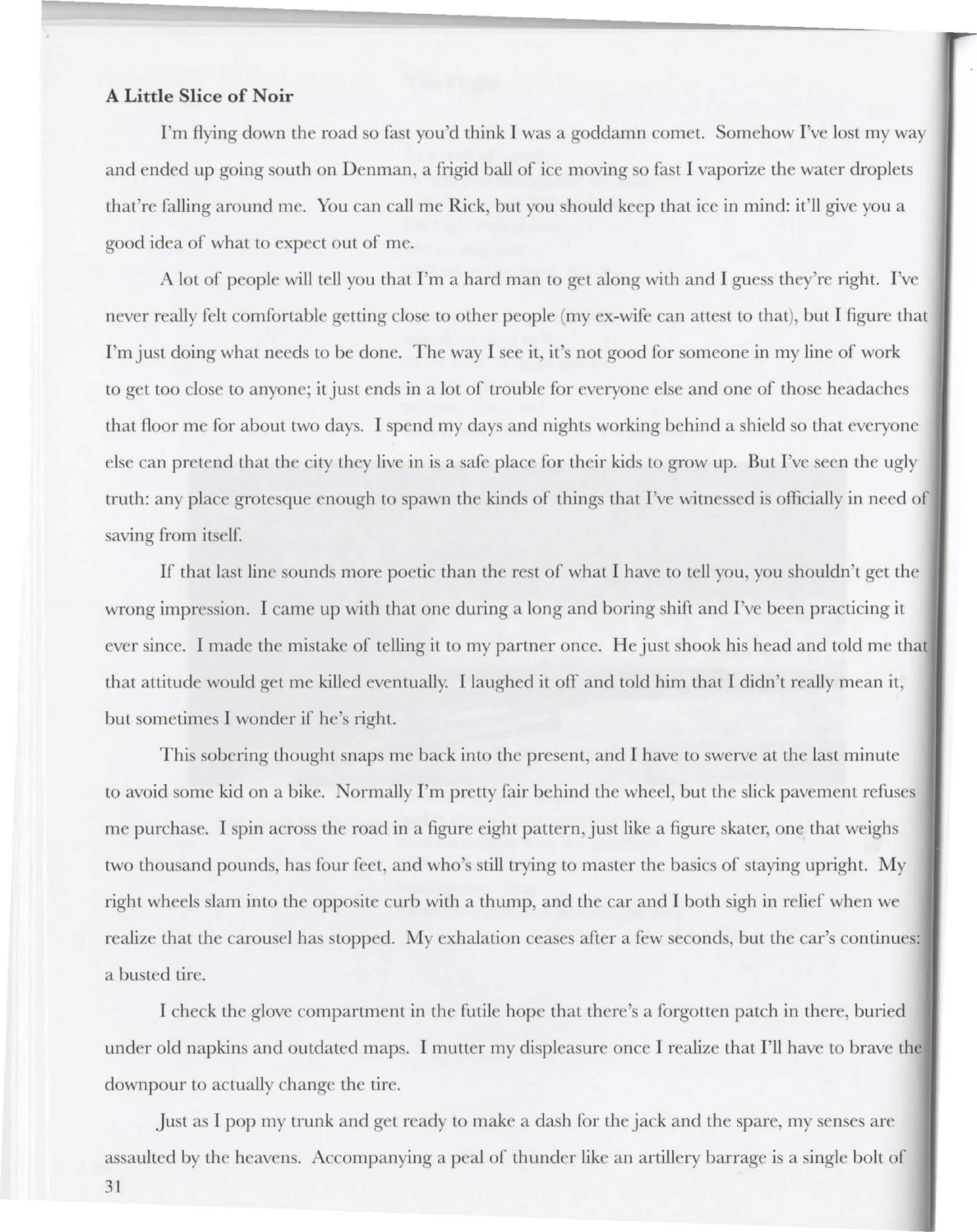lightning which, like a razor to an artery, looses a new torrent upon the earth. All I can do is sigh and secure my hat and jacket as I dash for the replacement tire.

Forced to kneel in the roadside mud as I am, my mind begins to wander. As I see a piece of trash carried off into a storm drain by at least three inches of water I'm reminded of the biblical story of Noah. At the end of the story, that son of a bitch priest I'm forced to listen to every Sunday always emphasizes the rainbow and God's promise not to drown every last one of us again. There aren't any rain bows to be seen right now.

I finish the swap and jump back into the car just as the frigid water is starting to seep through my coat. If my ex were here she'd yell at me for getting the upholstery wet. It's a good thing she's not here. I've got enough to worry about right now without having to endure shrill lectures and jabs to the ribs to ensure my rapt attention. I'm in the biggest hurry of my entire life and I have the misfortune of a flat. Remembering the lesson of earlier, I try not to dive too deep into my own thoughts and stay focused on the road ahead of me. The intensity of the rain has only increased since that initial incision, with several others after it adding to the outpouring of the sky.

Reminding myself that I do not have the time to take another shot at the gold medal just now, I slow down and focus on what is ahead of me. I've been trying to avoid thinking about it for a while now, but I'm forced to confront it as I turn onto Beech Street: I need to find my daughter.

I got the call nearly half an hour ago, telling me that my daughter was in some van somewhere in the park. I'm not sure who called, a nd he didn't identify himself, but **l** have a pretty good idea or where he can be found. I've heard that a guy like him hangs out near the soccer fields, so that's where I'm headed first. I'm trying my damndest to focus on the road, but I can't help but picture Annie sitting in a puddle, huddled in the back of some filthy van. Just that is enough to set me off. When I get angry I don't run hot like most other people; I become a ball of ice. Remember the comet? I'm there again.

If this bastard had called Annie's mother, he might have gotten away with it. She would have tried to meet his demands, regardless of how outrageous they might have been. But he made the mistake of calling me instead of her. As I near ground zero I imagine the impact I'm going to have on him. I plan on making the comet that killed the dinosaurs looked miniscule in comparison. I estimate a crater roughly the size of Rhode Island will form where his face used to be.

As I near the fields I spot a van that matches my mental image. Caring more for my daughter's immediate safety than if I've spooked him or not, I pull into the adjoining parking space with a screech

32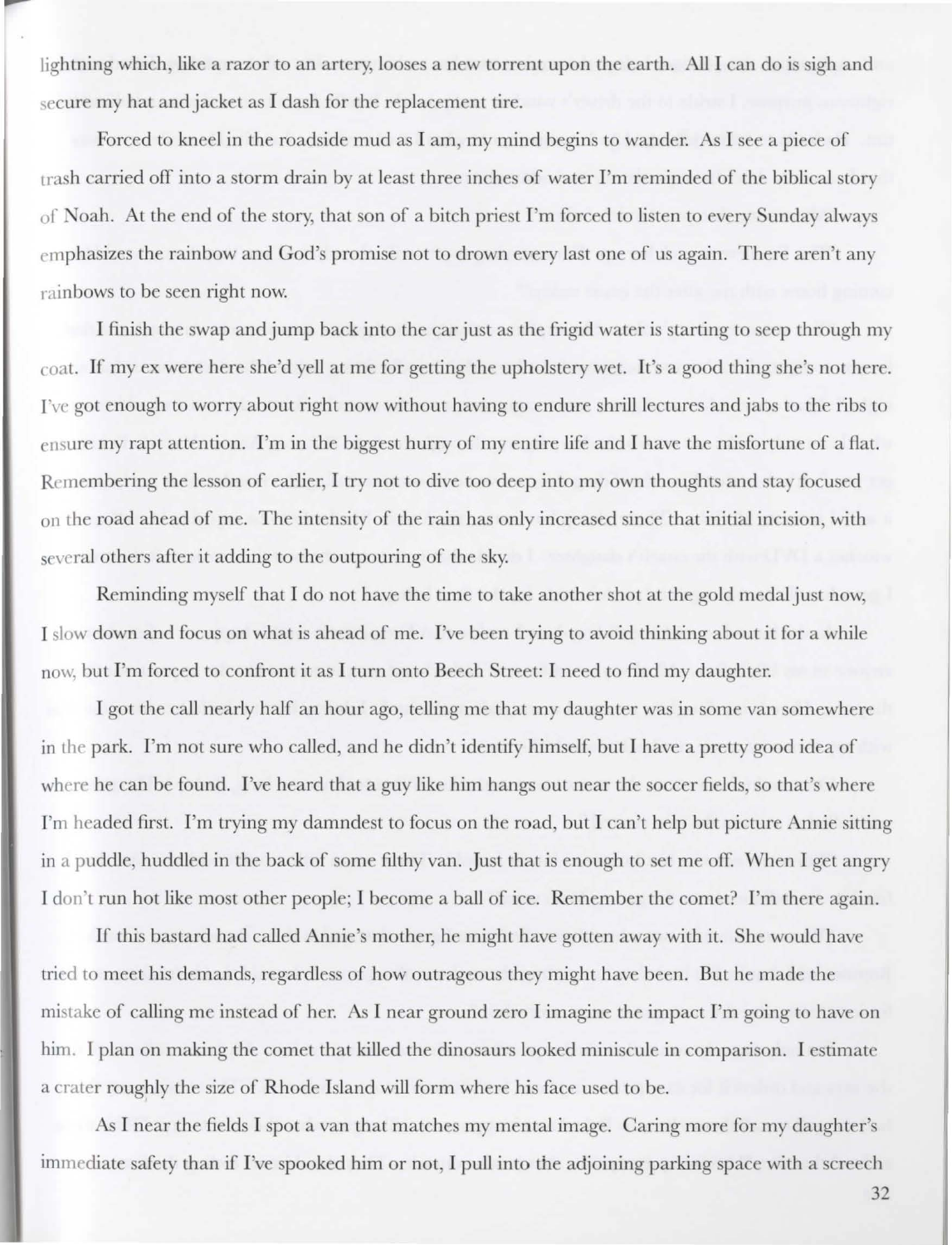and vault out of the car door before the engine even has a chance to shut off completely. Filled with righteous purpose, I stride to the driver's window and pound. It rolls down to reveal a man behind its tint. He looks to be middle aged and energetic, not what 1 had envisioned at all. He smiles in a way that I can only describe as predatory and addresses me:

"Afternoon. Are you Annie's father?"

"Yes, I'm here to pick her up. I'm assuming my ex-wife already told you that Annie would be coming home with me after the game today?"

"Yes, yes, everything's okay. She explained that you had gotten someone else to watch the desk for you tonight. I don't know how you do it: I couldn't handle sitting behind the desk in some lobby all night." I just stare at him and grunt some vague answer as he turns back into the van and addresses what I can only make out as two shadowy figures through the tint. "C'mon, Annie. Your dad's here to get you. " It's then that I see the sliding door move on its own, revealing the wonders that lay beyond it as if I were its Ali Baba. There, damp but warm, sits Annie. She looks to be enjoying herself as she watches a DVD with the coach's daughter. I decide that now is not the best time to assault the creep, so I get a handle on my rage and push it aside for the time being.

As he bounds out of the tiding door I realize that I've never been this happy or relieved to see anyone in my life before. All of my worst fears of fatherhood are put to rest like the apparitions that they are. Here is my daughter returned to me, safe and sound. I do my best to shield her from the rain with my own coat as we run back towards the car.

Once we're under way, she turns to me and asks, "What took you so long, daddy? The game was called as soon as the rain started."

"I'm sorry, sweetie, but I came as fast as I could. There was a little trouble with the tires, but I fixed it. So, tell me about the game. Who won?"

"We were down by two when they called it, so I guess that makes them the winners. Coach Brenner said that he felt bad about us getting cheated out of a game, so he said that he's taking us out for ice cream after the next game, no matter what."

I'm only vaguely aware that she keeps talking after admitting the loss. My brain collects all that she says and orders it for easy processing later, but my heart tops at 'winners.' The rotten scum that had the gall to call themselves my little Annie's opponents will regret what they did today. I'll hit them so hard that they'll bruise up every time that it rains outside. They should start feeling the fear now,

33